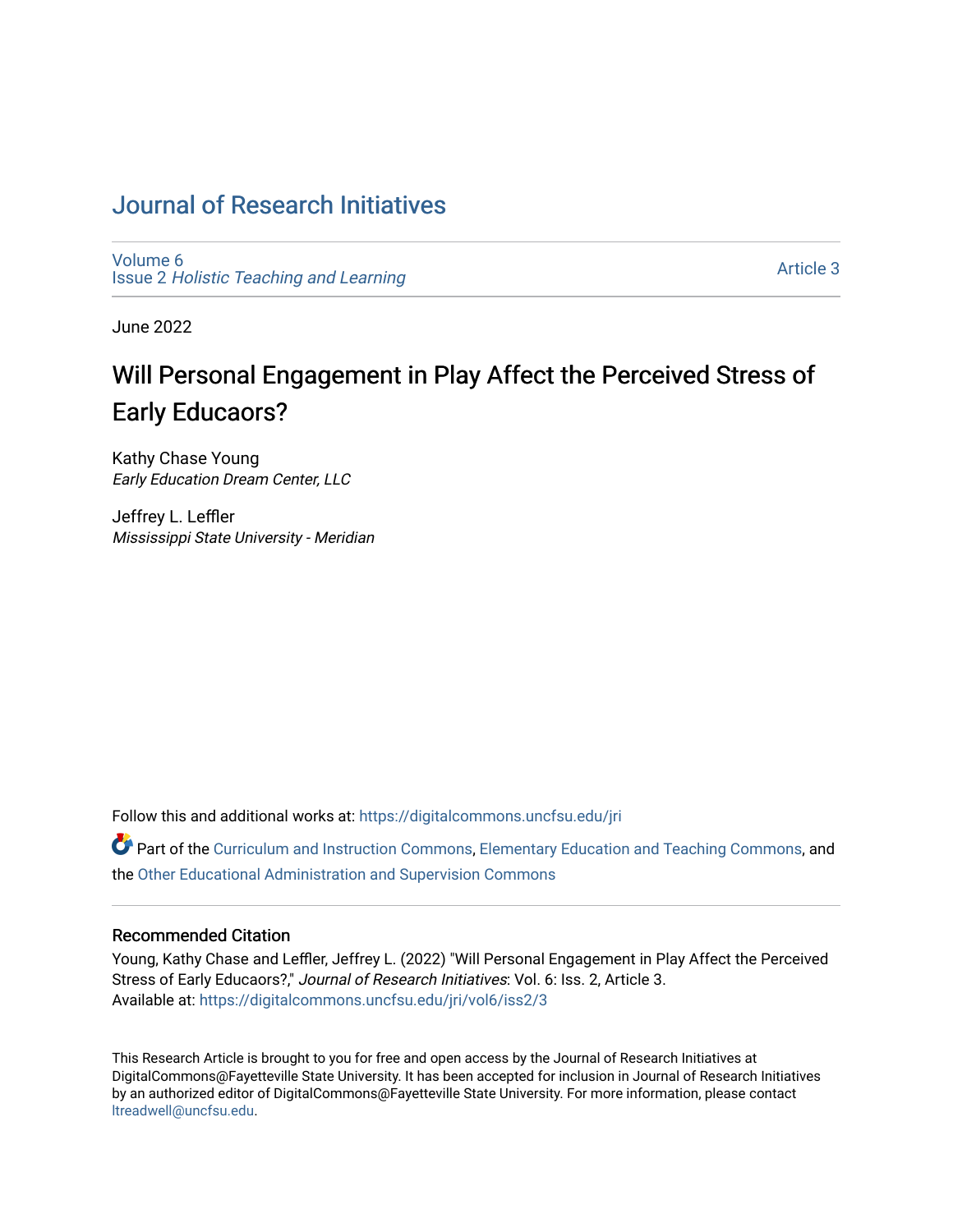## Will Personal Engagement in Play Affect the Perceived Stress of Early Educaors?

#### About the Author(s)

Dr. Kathy Chase Young is a nearly 30-year veteran early educator with great diversity of experiences. As a childcare director, she has led programs in under-resourced areas, as well as those in higher levels of socio-economic status. She has served as administrator and classroom teacher of programs serving infants through preschoolers, and after-school programs as well.

Dr. Jeffrey L. Leffler has been involved with early childhood education for over 20 years. He is currently an assistant professor of Elementary Education and graduate coordinator for the Meridian Division of Education at Mississippi State University. He has served in a variety of roles throughout his career including as a preschool teacher, elementary teacher, children's pastor, early learning program director, private school principal, and coordinator of statewide professional development and technical assistance initiatives.

#### Keywords

Play, early childhood education, stress, wellness

#### Cover Page Footnote

The authors would like to thank the study participants from both CMCC and TWP for participating in the study and sharing their perceptions.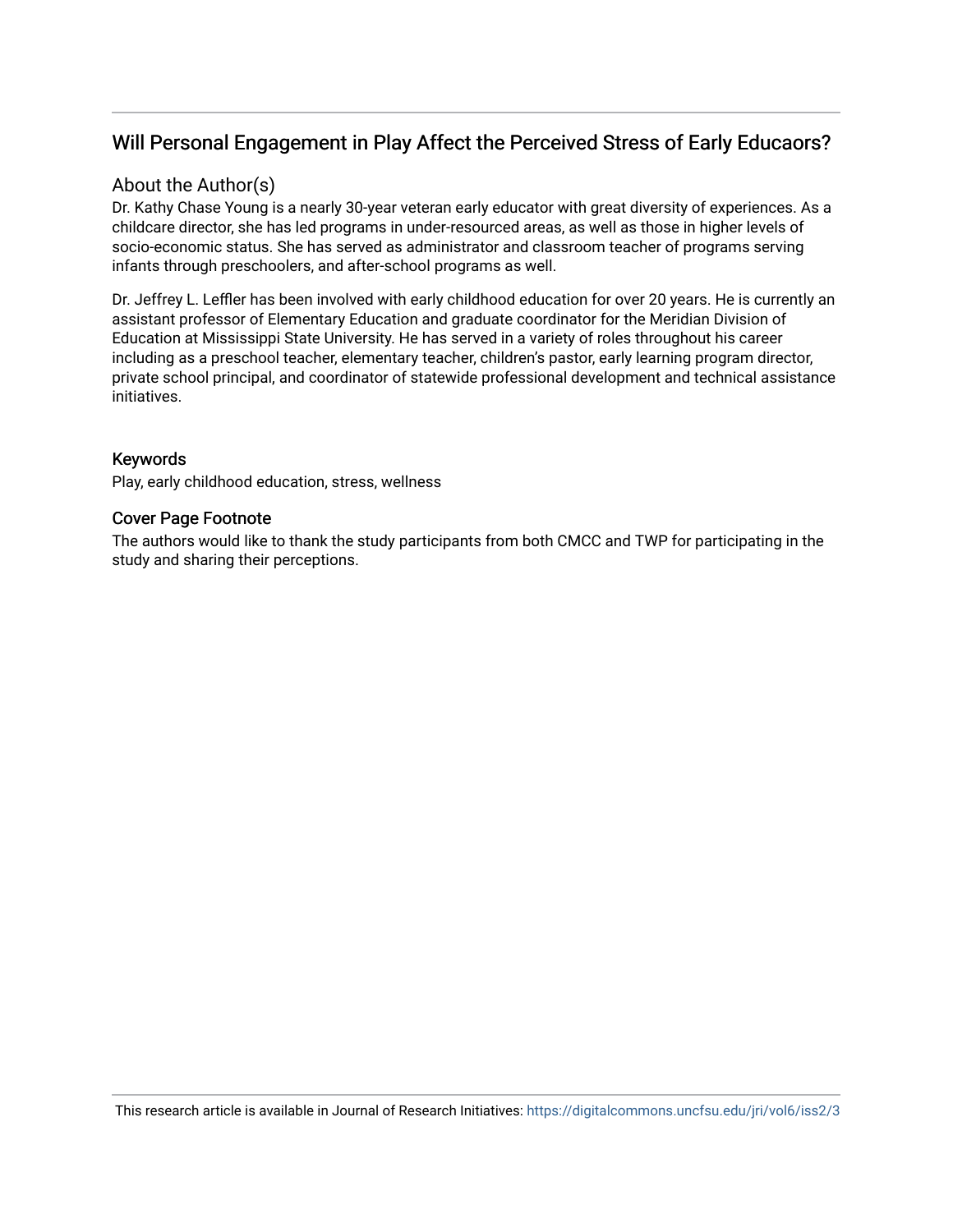

# **Will Personal Engagement in Play Affect the Perceived Stress of Early Educators?**

Kathy Chase Young, Early Education Dream Center, LLC Jeffrey L. Leffler, Mississippi State University – Meridian

#### **Abstract**

Studies over many years have indicated that early educators are exposed to high levels of stress-related to low pay, lack of benefits, high-stakes responsibilities, low levels of support, and inattention to basic personal care needs. At the same time, the effective early educator has been identified as a primary factor in providing quality early childhood care and education experiences. An additional factor contributing to positive outcomes for your children is a playbased early childhood environment. The current study investigated whether playful activities would also benefit early educators by relieving perceived stress levels. An action study was conducted to determine if early educators' play-based intervention and intentional playfulness influenced perceived stress and well-being. Findings from the study suggest that intentional playfulness by early educators produced a reduction in perceived stress. The discussion of the findings includes suggestions for future studies and practical implications for improving conditions in the field.

#### **Introduction**

Those who teach and provide care for children from birth through age five generally work long hours in high-stress situations and find the tasks associated with early childhood to be physically demanding. Research over many decades has defined the following struggles for early educators: low pay, lack of benefits, high responsibility, and lack of time for planning (Hall-Kenyon, Bullough, MacKay, & Marshall, 2014). In addition, early childhood teachers often have little or no time to care for basic personal needs, such as things as simple as restroom or lunch breaks, and more pervasive issues such as lack of paid sick leave. Early educators with higher levels of education and experience tend to be better able to negotiate the stress levels. However,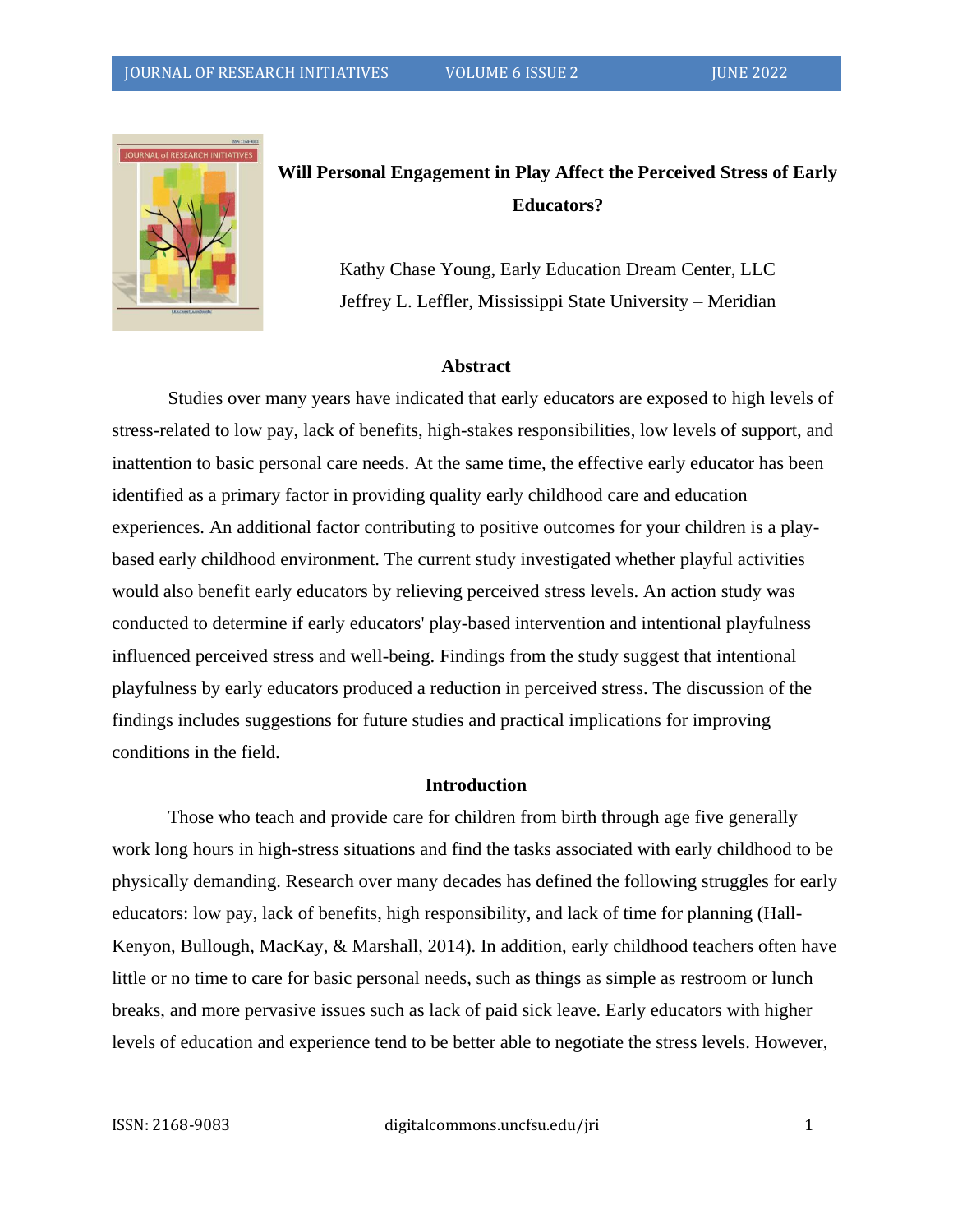it is well known that neglecting personal care (healthy diet, exercise, recreation) is a pronounced issue and should be addressed (Csaszar & Buchanan, 2015).

Some stressors that early educators face may be rectified with focused efforts and funding support, but many are associated with the nature of early education (Decker & Decker, 2001). With that in mind, it is necessary to provide a lifeline of intervention to teachers and childcare providers to promote their physical and emotional health. Besides increasing educational levels and providing environmental support, what can be done to shore up this most vital resource, our people?

Evidence-based practice in early education heavily promotes play as primary to the learning environment (Decker & Decker, 2001). Children who are offered carefully planned, developmentally supportive play environments learn authentically and develop cognitive, socialemotional, and motor skills necessary for healthy growth. These play-based learning experiences are foundational to the necessary skills as children enter kindergarten or primary school and continue to provide benefits into adulthood.

The current study investigated the benefits of play for adults, specifically how play affects the stress levels of early education professionals. Two groups of teachers will take Sheldon Cohen's Perceived Stress Scale – 10 Item (Conser, 2008) at the onset of the study and four weeks later at the end. One group of teachers will receive the intervention of a staff development about play for adults, accompanied by invitation to participate in this study. Participants will agree to engage in play activities three times per week. Each session of selfselected play should last at least fifteen minutes. At the end of the four weeks, their stress levels will once again be scored to see if the intervention of personal play made any impact. Our question was, "Will personal engagement in play affect the perceived stress of early education professionals?

#### **Review of Literature**

Early education professionals work in a variety of settings. Various settings exist for early education professionals, from family-home childcare programs to public schools. The first commonality is that each works to teach children prior to entry into primary school. Unfortunately, teachers within these early years, typically from birth until age five, also have high-stress levels in common. Though research has confirmed for decades that high-quality early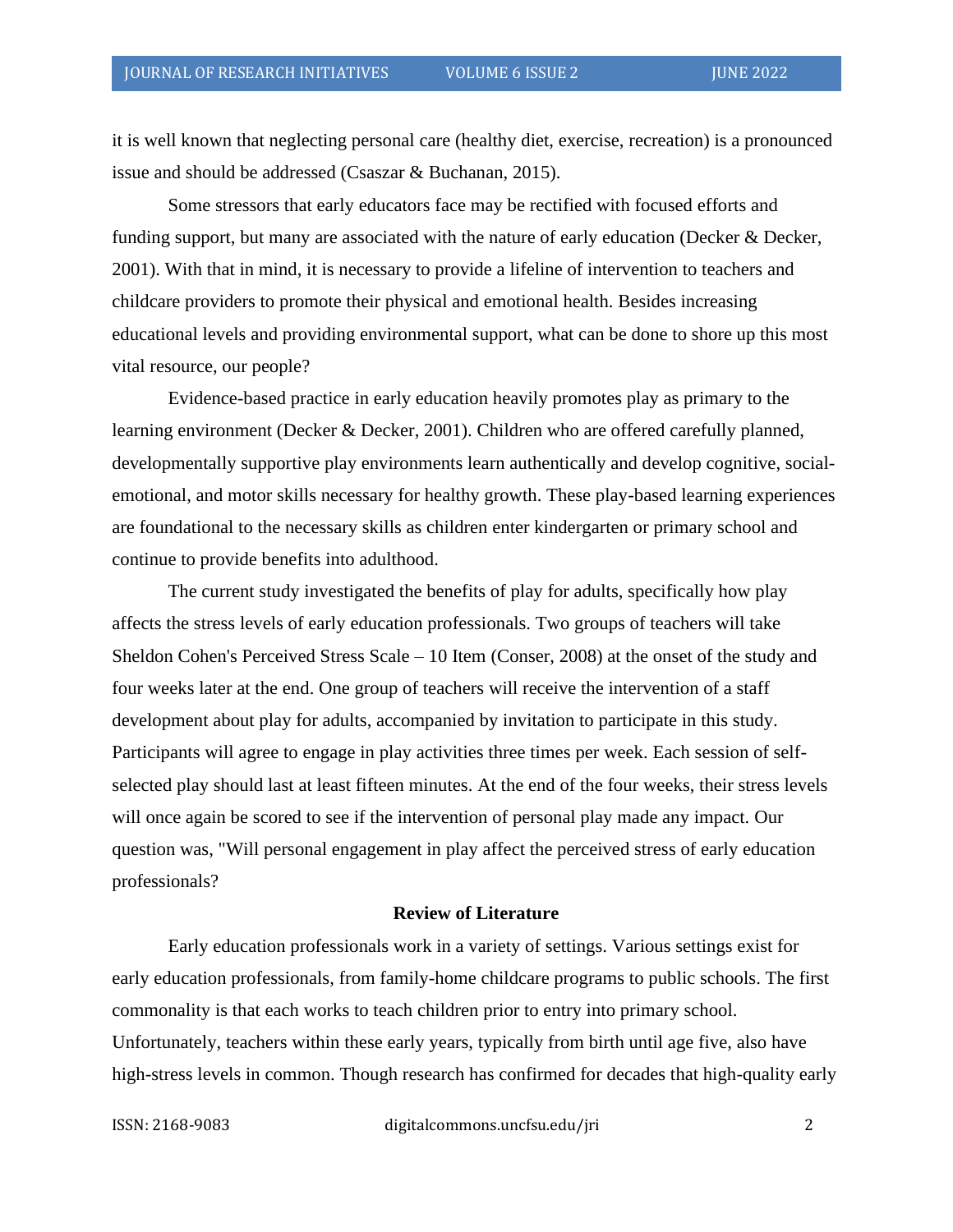education is most dependent on the capacity of the teacher (Corr, Davis, Cook, Waters, & LaMontagne, 2014), these professionals experience "enormous stress" (Hall-Kenyon et al., 2014). Stressors indicated across the literature include difficult working conditions, physical challenges, low pay, high responsibility, lack of benefits, and undervaluation by society. Stress is an exchange or relationship between a person and his or her environment that is considered to stretch or exceed that individual's resources and potentially endanger his or her well-being (Csaszar & Buchanan, 2015). Early educators under stress are less likely to be effective, physically healthy, and enjoy positive relationships with family and coworkers (Csaszar & Buchanan, 2015). Considering that many of the stressors cannot be eliminated by teachers in early education settings, it is vital to examine possible ways of coping with the stress. "Low wages alone do not make the work in early childhood challenging and ultimately exhausting, a finding that suggests the need for additional research related to the wider quality of life issues" (Hall-Kenyon et al., 2014). In a study of early Canadian educators, researchers determined that perceived stress may be reduced by "lessening feelings of exhaustion and frustration" and increasing coping skills (Wagner et al., 2013).

#### **Lazarus and Folkman's Transactional Model**

Lazarus and Folkman's Transactional Model of Stress and Coping Theory was developed in 1966 in order to describe the way individuals perceive and manage stress ("Stress and coping," 2017). An event or stimulus might be considered stressful by one person, while someone else might not be remotely bothered by the same event. This observation shows that there is not an objective study of stress, since stress is a subjective matter. Lazarus and Folkman (1987), thus, began to study the way that various events, or stressors, impact people. As a person has a transaction (interaction) with the stimulus event, the person assesses his resources to cope with the stimulus. Stress is felt when there is an imbalance between the demands one feels and the resources to manage the event (Scott, 2012). "The level of stress experienced in the form of thoughts, feelings, emotions, and behaviours, as a result of external stressors, depends on appraisals of the situation which involves a judgement about whether internal or external demands exceed resources and ability to cope when demands exceed resources" (Lazarus & Folkman, 1984; "Stress and coping," 2017, para. 3). The Transactional Model provides a framework to identify various aspects of stress reactions. During the period of Primary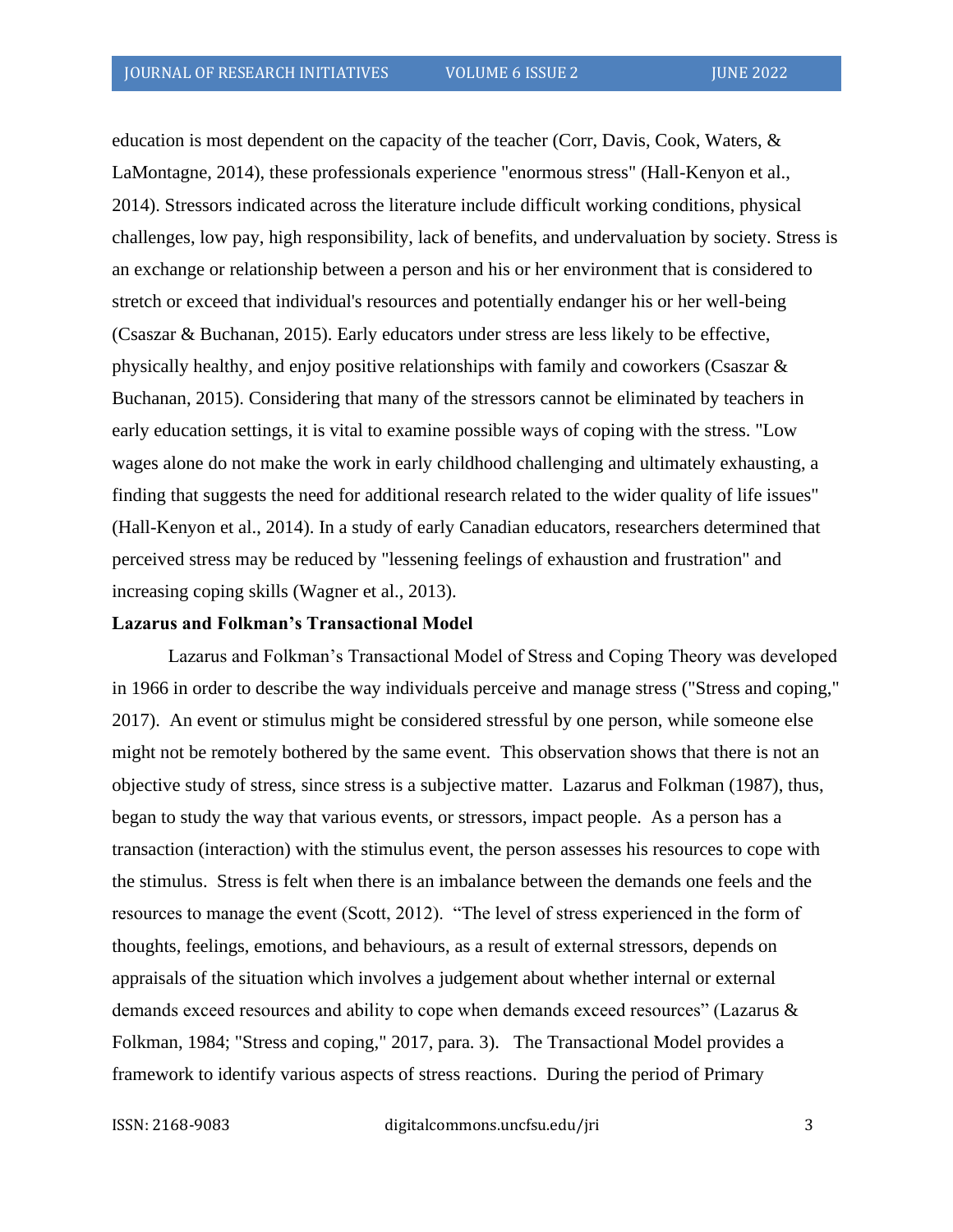Appraisal, a person interprets an event or potential stressor as positive, dangerous (challenging, threatening, harmful), or irrelevant (Kivak, 2017). The next period of assessment within the Transactional Model is coping, which is a way of overcoming the effect of the stressor. Coping may be problem-focused, or it may be emotion-focused. Either or both mechanisms may be employed. Additionally, the Transactional Model identifies a period of reappraisal, in which more information or evaluation may mitigate the amount of stress felt, or intensify the reaction, based on the nature of the information (Kivak, 2017). In order to reduce the imbalance between demands and resources, an individual may develop problem and emotion-based coping skills, learning new ways to evaluate or reframe stressors, and build resources, such as support systems, better health practices, or increased education regarding common stressors ("Stress and coping," 2017).

#### **Moritz Lazarus' Recreation and Relaxation Theory**

Moritz Lazarus was a German poet in the 1800s who studied play and theorized that play is the opposite of work, and that people can become rejuvenated or "re-created" following physical or emotional exhaustion by engaging in play (Benson & Haith, 2009). His Recreation and Relaxation theory is considered a classical theory of play, characterized by the suggestion that play actually renews one's energy (Verenikina et al., 2003). Though some have interpreted this to mean that as the opposite of work, play cannot produce developmental advances and learning (Saracho & Spodek, 1995), this is not the assertion of this research project. Extending this theory beyond the applications of play as a tool for learning, research suggests that play can help people relax and reenergize (Gordon, 2014; Henricks, 2008; Kadlec, 2009; Keller, 2015) and is a "type of casual leisure" (Wright, 2016, p. 89). Elements of this classical theory can be seen in current practice regarding play for children and adults, and reflect play as a prescription for the imbalance of demands and resources discussed in the previous theoretical base. "When anxiety is relieved and inner harmony is restored, the child becomes ready to cope with events" (Play Wales, 2014, p. 3). "Playfulness in adults has shown to promote work place satisfaction as well as work productivity" (Staempfli, 2007 p. 395). Applying this theory to early educators who experience chronic stress, engaging in playful activity for recreation and relaxation should result in renewed energy, and a greater sense of emotional well-being.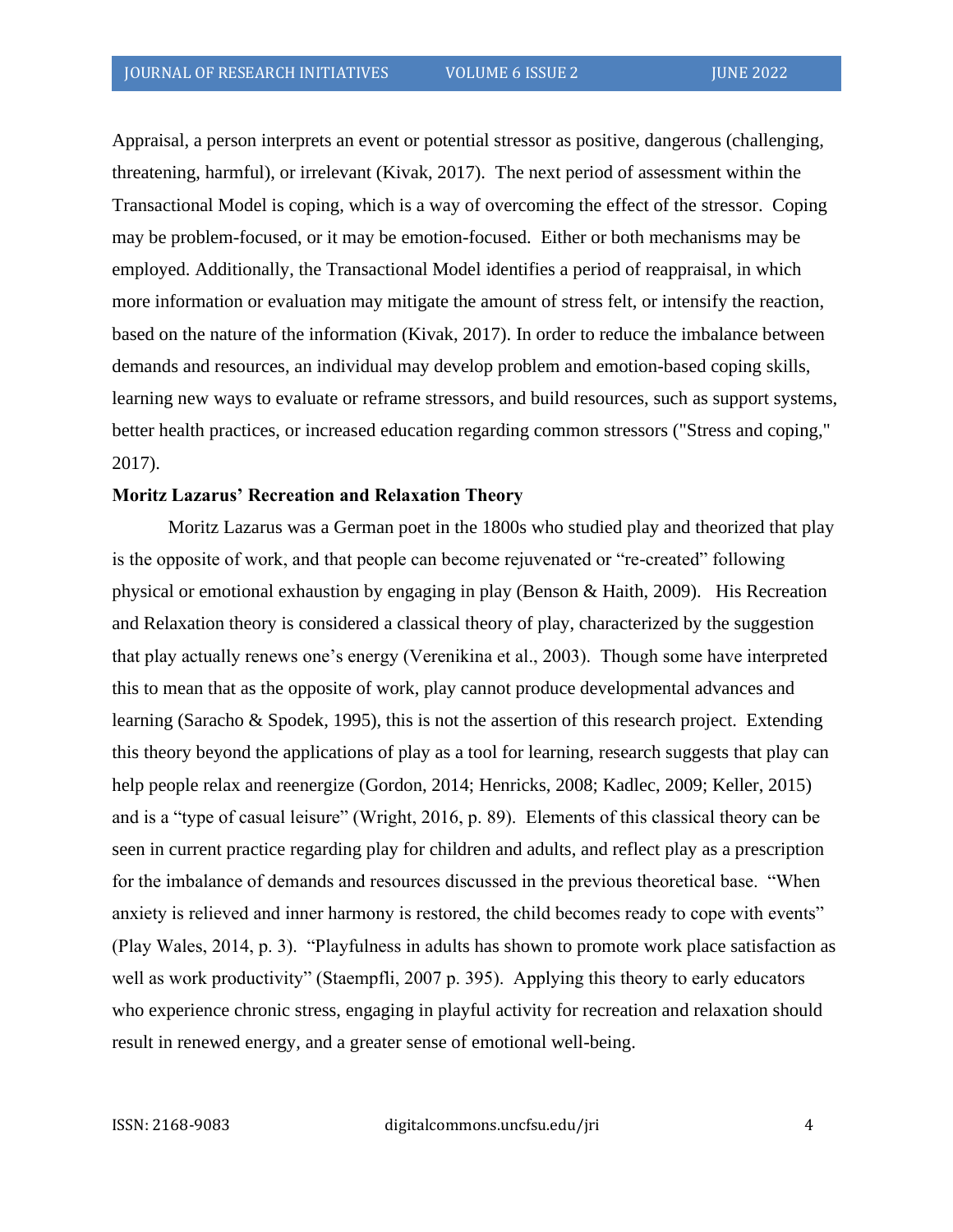#### **Playfulness and Stress**

According to research, playfulness may be the answer to reducing this perceived stress. A study of young adult students from three mid-western universities sought to discover the answers to two primary questions. They first wanted to determine a relationship between perceived stress and playfulness, and secondly, to see if coping styles differed across levels of playfulness (Magnuson & Barnett, 2013). From their research, the authors concluded that playful individuals experience lower levels of perceived stress and can better cope with the stress they perceive. Conversely, those who did not play or were not playful experienced higher levels of perceived stress. Their findings additionally suggested that those with higher levels of playfulness also had higher levels of resilience (Magnuson & Barnett, 2013), which is an essential trait for sustaining the well-being of those professionals working in early education settings (Csaszar & Buchanan, 2015).

#### **Characteristics of play**

Play is exciting, fun (Henricks, 2008), satisfies and sustains (Henricks, 2015). It serves a vital role in human development (Magnuson & Barnett, 2013) is associated with creativity (Pellegrini, 2014), and is characterized by positive mood (Pellegrini, 2014; West et al., 2016). In reference to empirical research to determine the parts of the brain which contribute to desires for social play, Vanderschuren (2010) states "Play is fun, and there are pathways in the brain that make it so," (p. 332). "Nothing lights up the brain like play" (Brown, May 2008, time 10:31). Play is not stressful (Pellegrini, 2014), but is described as freeing, pleasurable, creative, exciting, and deeply satisfying (Play Wales, 2014). According to Verenkina et al. (2003), play is relatively risk free, and does not require a goal. Play refers to behavior, however, playfulness as a characteristic or personality trait refers to a predisposition to frame a situation with humor, novelty, amusement, or entertainment (Magnuson & Barnett, 2013). People who possess higher degrees of playfulness approach stressful influences differently, and report lower levels of stress (Magnuson & Barnett, 2013).

#### **Description of population**

Finding a diverse group of early education professionals and paraprofessionals was of great interest to this study. The first population we approached was the staff at a private Methodist early education center located in central Mississippi (CMCC). The director of that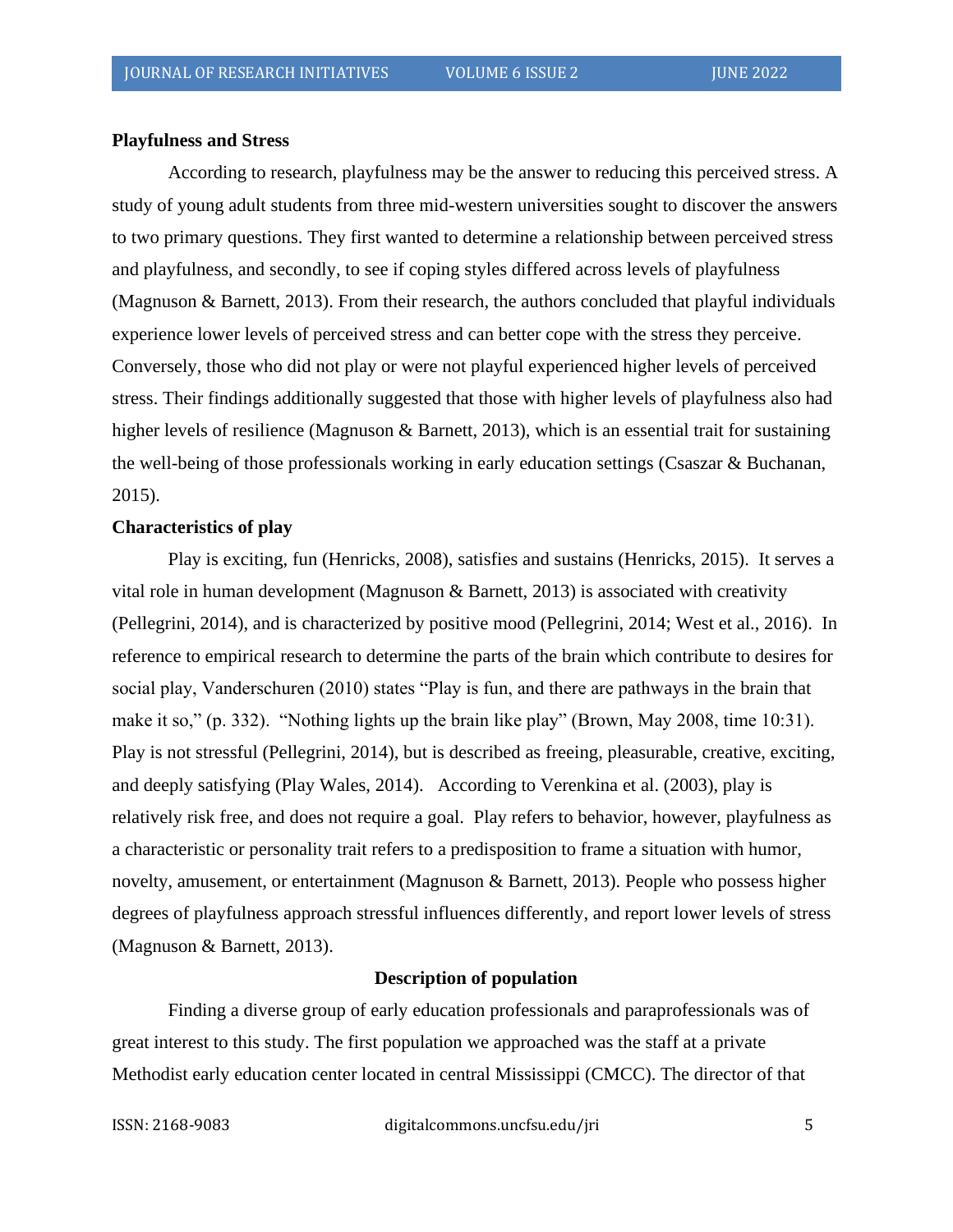program has been an active participant in professional organizations and is a strong advocate for protecting children's play. The teachers and assistants at CMCC represent diversity in age, race, and educational levels, but they have one thing in common; they are proponents of play-based learning for children. Therefore, it was determined that a second, similar population would be helpful as a control group. For this purpose, an early education program was selected in a nearby Methodist church (TWP). Located only thirteen miles away, this center also has a somewhat diverse staff in age, race, and educational levels. This school is also led by a professionally involved director who advocates for play-based learning. Both early education programs are adequately licensed early education facilities. All staff members of both schools are women.

Of the 26 teachers and assistants at CMCC, 11 reported their race as "white or Caucasian," 12 reported "black or African/American," and one reported "Asian/Pacific Islander." Two participants in this group did not report race. At TWP, 17 reported their race as "white or Caucasian," and one reported "black or African/American." At CMCC, there is an age range from "under 25" to "over 65," with most staff members in the "35-44" range. At TWP, the age range is from 26 through "over 65," with most respondents in the range of "55-64" years. The educational levels of staff members at CCMC range from high school diplomas to bachelor's degrees. Six teachers had completed senior college; all degrees were either in early childhood education or related fields of study. These have been in early education from four months to 23 years, with 10 of them reporting ten or more years in the field—the staff members at TWP range from high school diplomas to master's degrees. Thirteen of the 18 participants have bachelor's degrees or higher. Eight of these degrees are in early education or related fields of study. The newest staff member reported time in this profession as one month. The veteran staff member reported 40 years of service, one of 11 with ten years or more in early education.

#### **Procedure**

The Perceived Stress Scale-10 item (Conser, 2008) has been used in several studies in recent years. It has been proven a reliable measure of self-reported stress among individuals across many fields of study. In addition to the questions and Likert scale response format, a scoring guide and permission for educational use were included. We replicated the scale in our files to fit on one page. On the opposite side, we created a demographic information survey and a brief description of the project, including a statement of consent. We asked for each participant's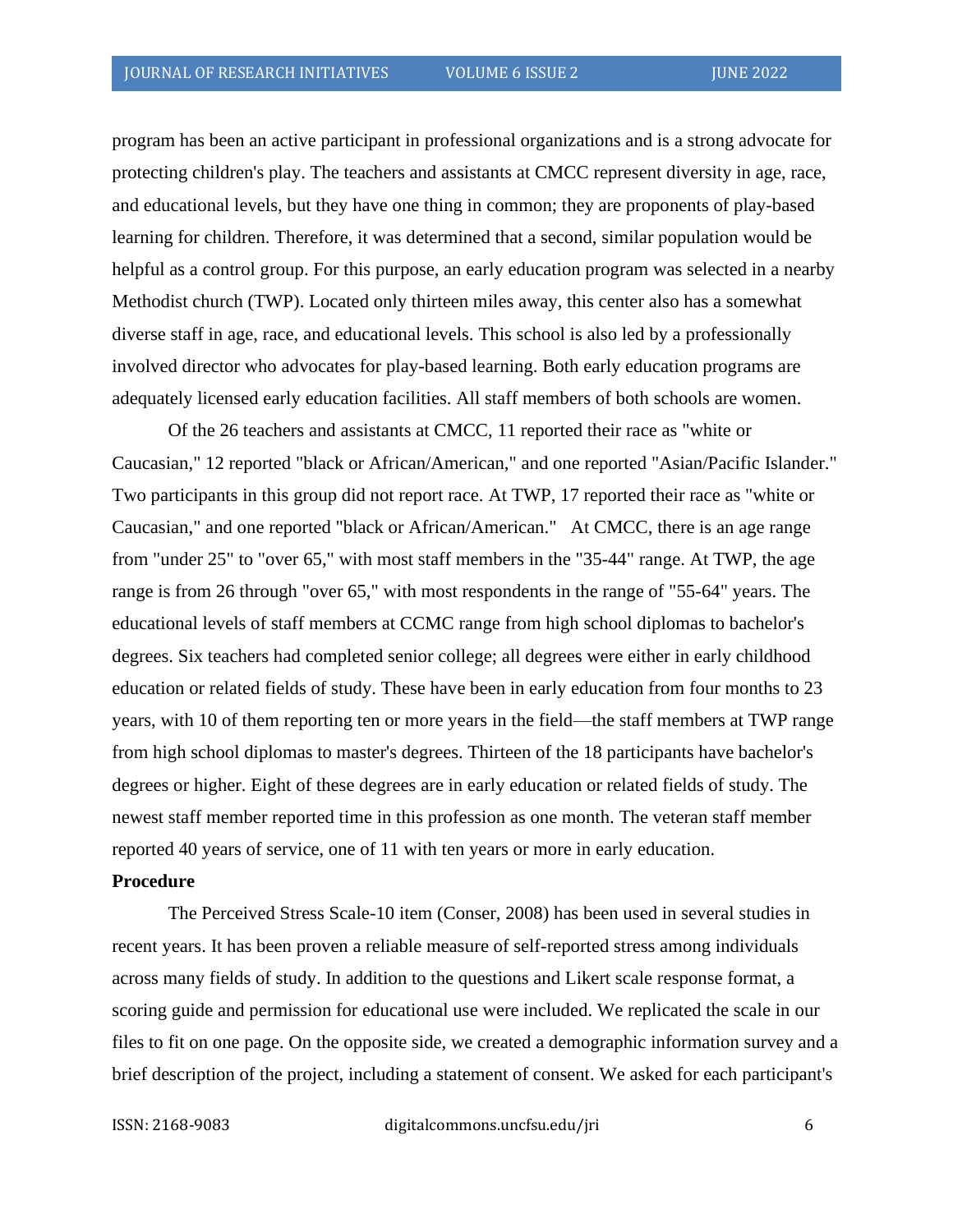name, age, gender, race/ethnicity, educational degrees or certifications earned, and the amount of time working in the current position. Additionally, we asked for the name of that position, the amount of time spent in the early education profession, and the number of hours worked each week.

We planned with the center directors regarding participation in the program. The CMCC would be the test group, and TWP would be the control group. We emailed a copy of the measure to the director of TWP with a request to distribute it to staff members. Each participant was to read the project description, complete the survey, and return the completed form to the director, who collected the forms in a large envelope. After one month, they were to complete the same forms and follow the same procedures. With the director of CCMC, we arranged a staff development meeting to last 45 minutes. At the beginning of the meeting, the forms were distributed along with envelopes to contain each response. Due to the public nature of the meeting, we desired to reduce the likelihood that staff members would see one another's responses. The envelopes were collected and placed in a large envelope and labeled.

Following this survey completion, we conducted a presentation outlining the main points of the literature. The three topics covered emphasized what research says about stress (and stressors) in the early education profession, what research shows about play for children, and what limited research indicates about the play (and playfulness) for adults. We focused on research and did not allude to any hypothesis regarding my question. The presentation was interactive and included brief "play breaks" of one minute or less as demonstrations of how adults can play. The play was defined using the following characteristics: spontaneous, active process, creative, self-selected, somewhat exploratory, often physical, and intrinsically motivated.

At the end of the presentation, we invited the staff members to continue participation in the project by committing to engage in personal play for fifteen minutes each session, three times per week for four weeks. This personal play was outside the parameters of play facilitators or play-partners for students during work hours. In addition, a one-page journal was provided for each educator to record their play sessions. Participants were thanked in advance for their assistance with answering this question and were told that a small token of appreciation would be arranged with their director, such as having lunch delivered upon completion of the project.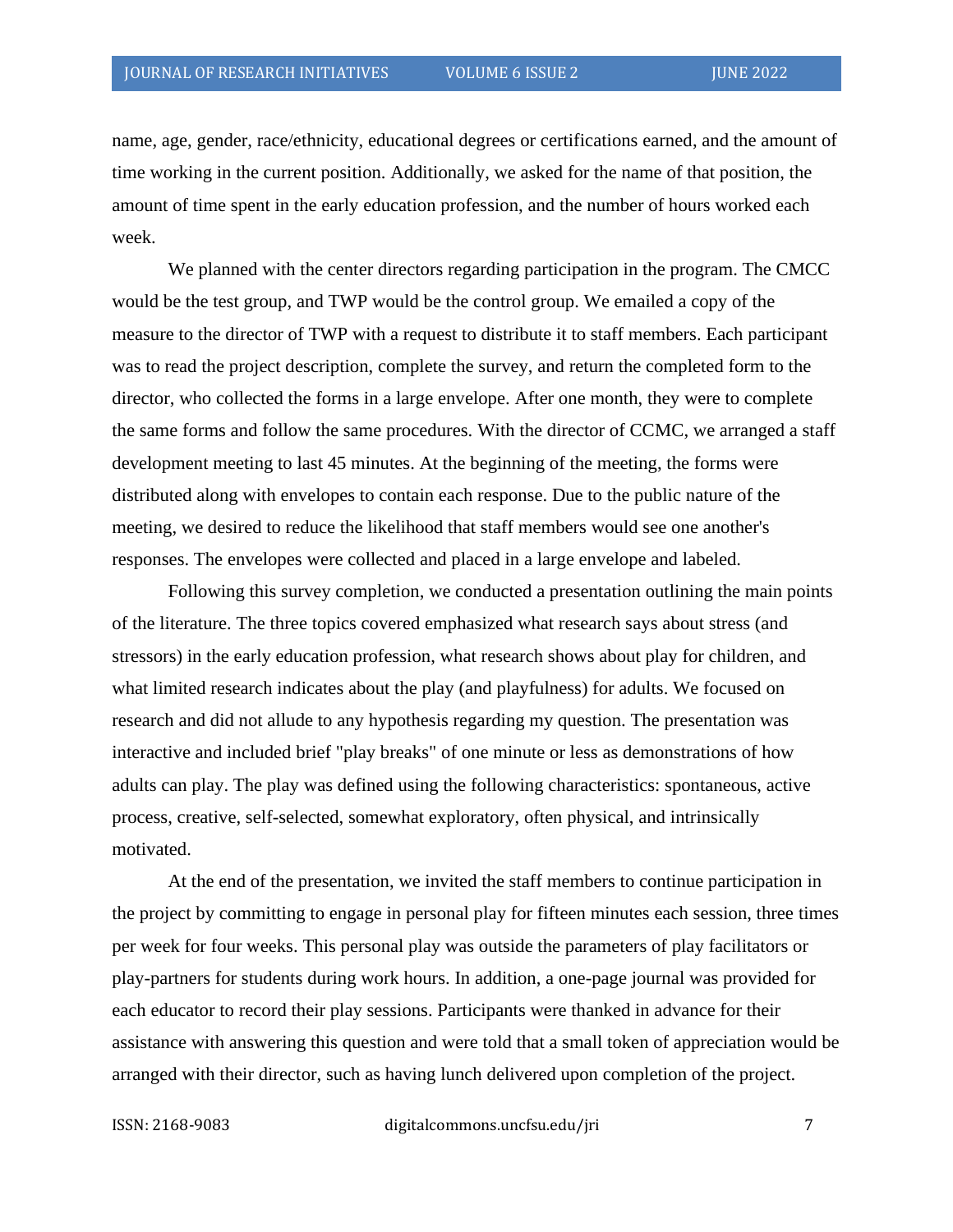Throughout the four weeks, we sent email messages copied by the director of the test group and distributed them into teacher boxes. These were intended to remind the staff members of the project and encourage them to continue until the project's end.

At the end of the month, this test group of staff members at the CMCC would again complete the measure and return their play journals to me. We planned to visit the school to collect these and to ask to interview a sampling of the participants in small groups.

The data would be scored by comparing the beginning and end responses of both groups individually and comparatively. The play journals served to validate the self-reported completion of the project.

#### **Data Analysis**

The data collected in this study are from the Perceived Stress Scale- 10 items (Conser, 2008), demographic information of the respondents, the content of the test group's play journals, and feedback from some of the project participants. The Perceived Stress Scale-10 item (PSS-10) (Conser, 2008) lists questions for respondents to consider and respond to using a Likert scale from zero to four points, with four being the highest levels of perceived stress. Of the items, six are scored with the response numbers, and four are scored with the opposite values on the scale. For example, a response of "one" of the four positively stated items would be counted as a score of "three." This scale was designed for use with populations who have a minimum educational level of junior high. The lowest educational level in this study was high school. This measure was administered pre-and post-tests with the control group (no intervention) and the test group. The average perceived stress levels of both groups were lower than anticipated based on current research. For the respondents in the control group, the mean score at the beginning was 1.24 and at the end of the project was 1.23. The mean score for the test group at the beginning of the study was 1.68. The end means the score was 1.37. See Figure 1.

Figure 1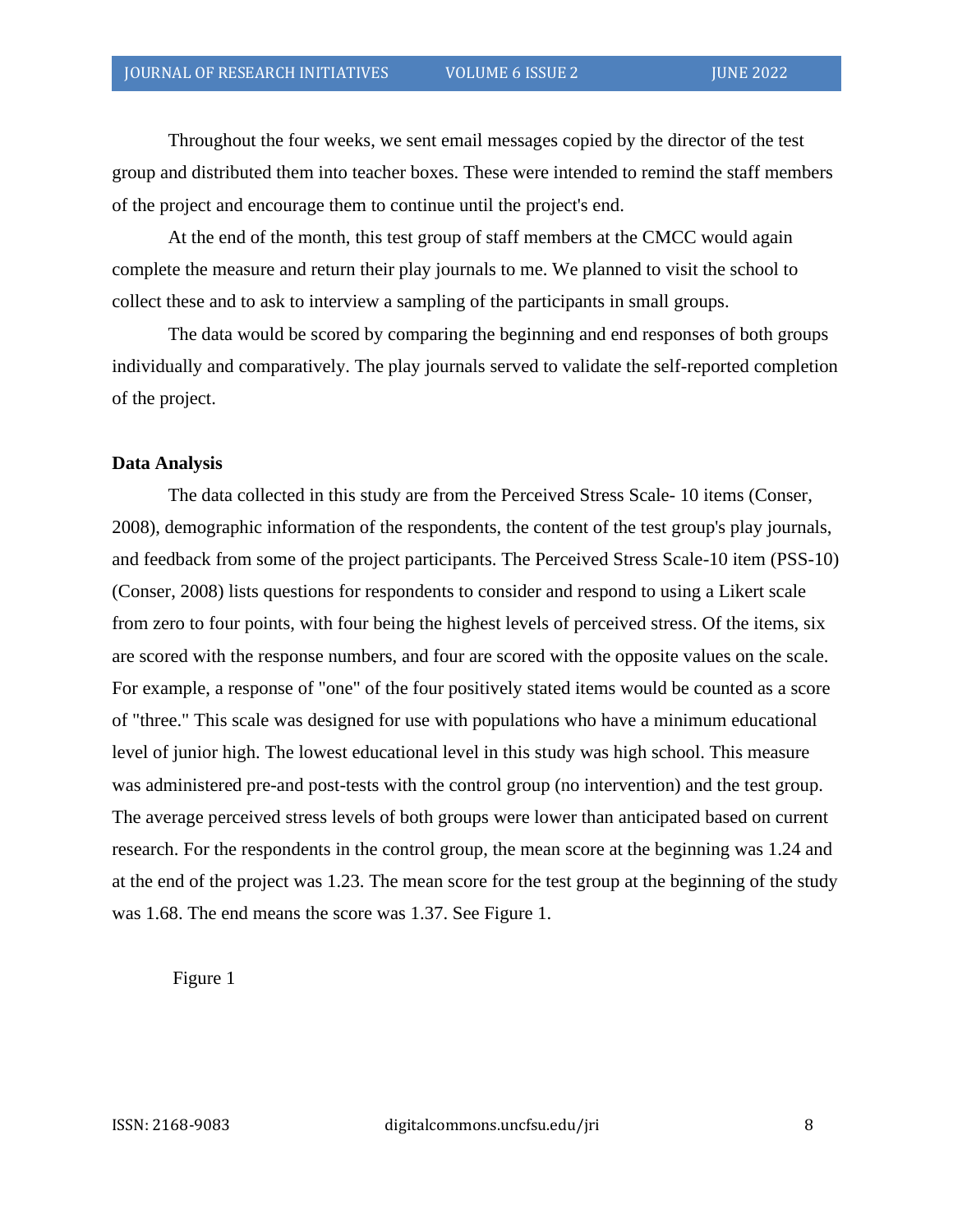

 Only respondents who completed the measure at the beginning and end are reported for the following comparison data. In the control group, 13 early educators participated in the preand post-tests. Of these, four indicated lower levels of perceived stress in their answers. Eight people indicated increased levels of perceived stress, while two reported similar levels of perceived stress, e.g., Table 5. The control group is part of a school that operates on a traditional school year schedule. It is possible that the changes in stress levels, both higher and lower, could be since the project was initiated within the first several weeks of school. Some could have been more stressed as school began, and others may have become stressed due to challenges associated with being in the classroom. At the bottom of her scale, One respondent wrote, "Please note these answers must be viewed considering the first three weeks of school. Come back in a few weeks, and the answers will be completely different." As she predicted, her perceived stress decreased by 52.61%, from a 2.11 raw score to a 1.00 raw score. It is also important to note that this measure was not asking questions specific to work stress. To be considered, personal stress levels are affected as work changes occur. At the beginning of school, they may have home and family demands which are in discord with the demands of teaching.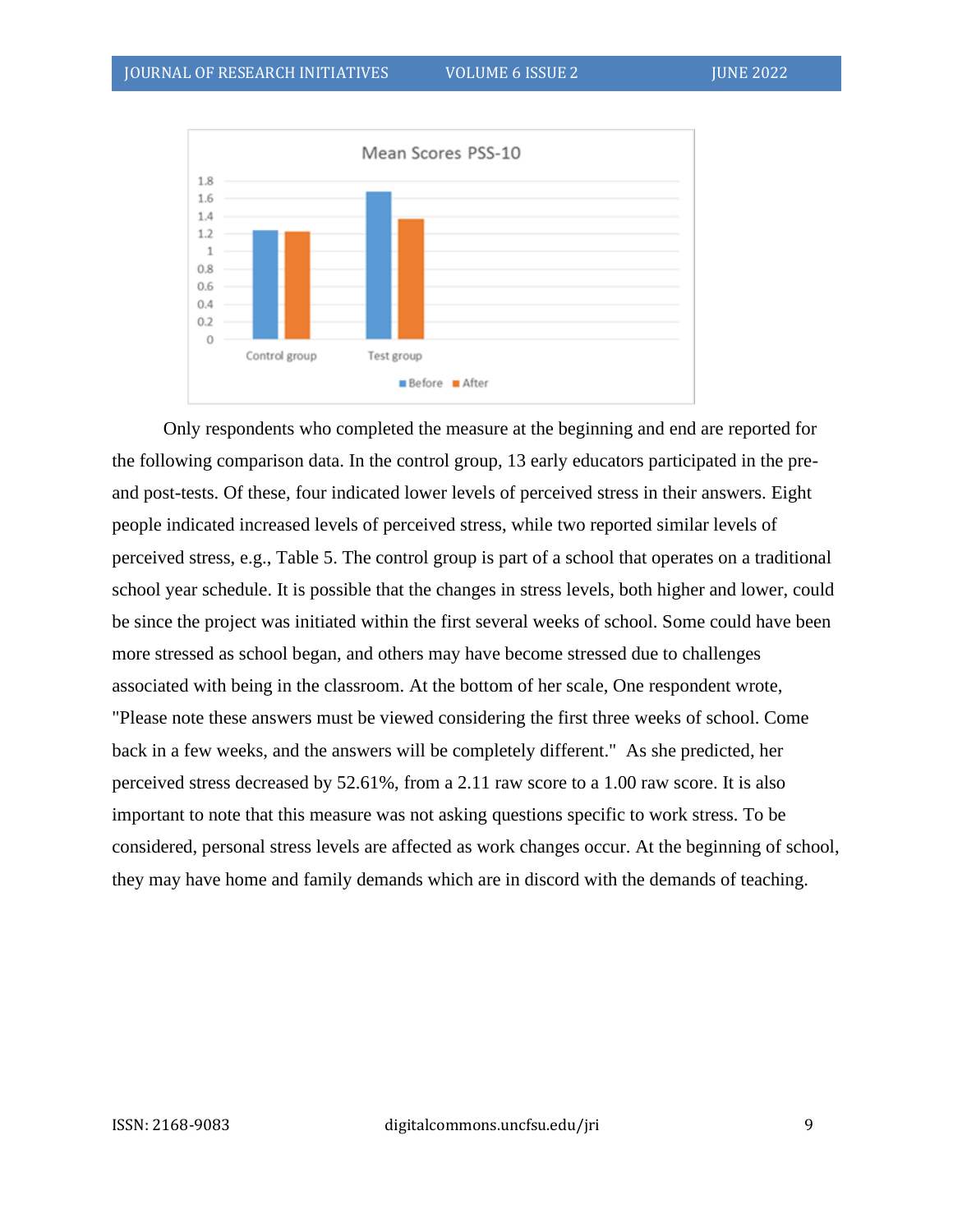### Table 5

Control Group Comparison Scores (PSS-10)

| Teacher        | Pre-test score | Post-test score | Percentage |
|----------------|----------------|-----------------|------------|
|                |                |                 | decrease   |
| Teacher 1      | 2.11           | 1.00            | 52.61%     |
| Teacher 2      | 1.33           | 0.89            | 33.08%     |
| Teacher 3      | 1.44           | 1.00            | 30.56%     |
| Teacher 4      | 1.22           | 1.11            | 09.02%     |
| <b>Teacher</b> | Pre-test score | Post-test score | Percentage |
|                |                |                 | increase   |
| Teacher 5      | 1.89           | 1.89            | 00.00%     |
|                |                |                 |            |
| Teacher 6      | 1.78           | 1.78            | 00.00%     |
| Teacher 7      | 0.67           | 1.44            | 114.93%    |
| Teacher 8      | 0.44           | 0.78            | 77.27%     |
| Teacher 9      | 0.44           | 0.78            | 77.27%     |
| Teacher 10     | 0.44           | 0.56            | 27.27%     |
| Teacher 11     | 1.00           | 1.22            | 22.00%     |
| Teacher 12     | 0.89           | 1.00            | 12.36%     |
| Teacher 13     | 2.44           | 2.56            | 04.92%     |

Within the test group, 15 early educators participated in the pre-and post-surveys. Of these, 12 identified reduced levels of perceived stress. Two reported raised levels, and one remained the same, e.g., Table 6. Of these 15 respondents, 13 returned partially or fully completed play journals that demonstrated participation in the study. Two of these 13 reported perceived stress as higher by percentages of 18.03% and 33.83%. There is no indication why these teachers were differently affected than their counterparts. Perhaps adding the component of scheduled play negatively taxed their time. However, this is speculative. Upon examination of the play journals of these participants, it seems that each engaged in self-selected, enjoyable activities, such as skating, playing board games, and going on a walk. Both individuals reported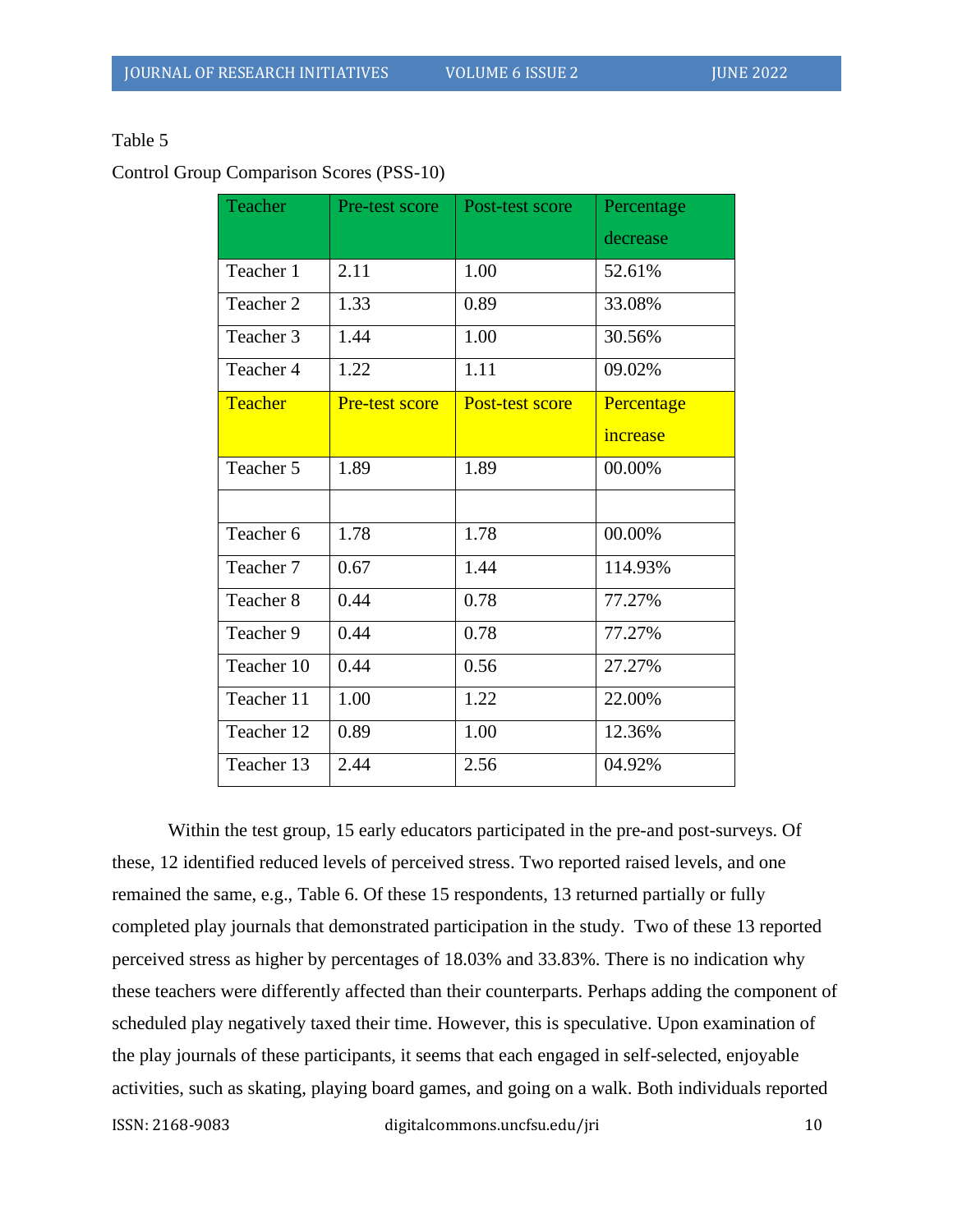some spectator activities, which may be a sign that they did not fully understand the concept of play. Two respondents reported lowered levels of stress but did not return play journals. It is possible that these participated in the play yet did not log the experiences or were positively affected by their coworkers' experiences and the focus on the play during this time.

#### Table 6

Test Group Comparison Scores

| <b>Teacher</b> | Pre-test score        | Post-test score        | Percentage |
|----------------|-----------------------|------------------------|------------|
|                |                       |                        | decrease   |
| Teacher 1      | 2.00                  | 0.78                   | 61.00%     |
| Teacher 2      | 1.60                  | 0.89                   | 44.38%     |
| Teacher 3      | 1.78                  | 1.22                   | 31.46%     |
| Teacher 4      | 1.89                  | 1.33                   | 29.63%     |
| Teacher 5      | 0.89                  | 0.63                   | 29.21%     |
| Teacher 6      | 1.44                  | 1.11                   | 22.92%     |
| Teacher 7      | 2.00                  | 1.56                   | 22.00%     |
| Teacher 8      | 2.22                  | 1.78                   | 19.82%     |
| Teacher 9      | 1.33                  | 1.11                   | 16.54%     |
| Teacher 10     | 1.67                  | 1.44                   | 13.77%     |
| Teacher 11     | 1.78                  | 1.22                   | 12.36%     |
| Teacher 12     | 2.13                  | 2.00                   | 06.10%     |
| Teacher        | <b>Pre-test score</b> | <b>Post-test score</b> | Percentage |
|                |                       |                        | increase   |
| Teacher 13     | 1.89                  | 1.89                   | 00.00%     |
| Teacher 14     | 1.22                  | 1.44                   | 18.03%     |
| Teacher 15     | 1.33                  | 1.78                   | 33.83%     |

Reading through play journals of the participants revealed variations in personal choices of play activities and somewhat of a difference in understanding or philosophy of what constitutes play. Early educators are accustomed to guiding children's play, but experiencing personal play may be new. It is important to note that only eight participants returned fully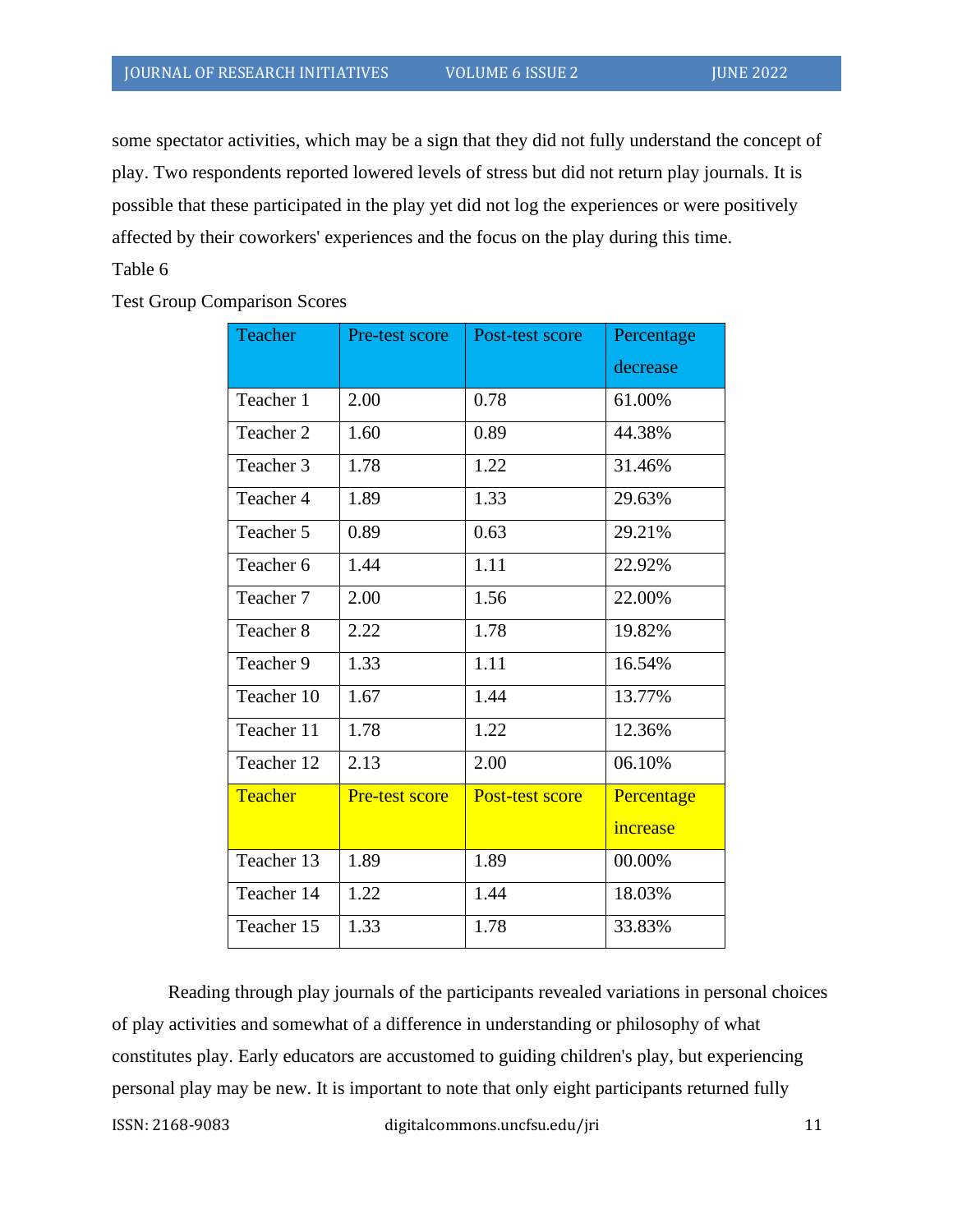completed play journals. One participant was missing one of the play sessions. The others were missing three, four, and seven written accounts of play. Some of the participants chose the same play activities for the entire twelve requested sessions. One individual recorded the exact activity throughout the whole month. Some tried an activity and returned to the same later in the week or month. One participant recorded several activities from her classroom, showing her play with children, but this did not demonstrate a complete understanding of personal engagement in play. Some entries reflected play activities with family members, which seemed optimistic. It was noteworthy that the participants wished to qualify those activities with the notes about family relationships. Perhaps the enjoyment was more remarkable because the play session was with family. Perhaps the educators felt more comfortable playing in conjunction with children or spouses.

| <b>Teacher</b> | <b>Complete or</b> | <b>Sample Entries</b>                                              |
|----------------|--------------------|--------------------------------------------------------------------|
|                | Incomplete         |                                                                    |
|                | <b>Journal</b>     |                                                                    |
| #1             | Complete           | "Played candy crush, fun on the beach with family, ropes course    |
|                |                    | with family, gym with friends, dancing and singing, front porch    |
|                |                    | swinging and watching the moon."                                   |
| #2             | Incomplete         | "Playing with the dogs, coloring placemats, singing/dancing to the |
|                |                    | radio, walking in my neighborhood."                                |
| #3             | Incomplete         | "Line dancing, horseback riding, catch ball w/grandson, walking on |
|                |                    | the track."                                                        |
| #4             | Complete           | "Hopscotch w/chalk, bike ride, kickball, Zumba video, jumped on    |
|                |                    | the trampoline, played the Wii, swim in a pool."                   |
| #5             | Incomplete         | "Coloring book, creative journaling, solitaire, word search"       |
| #6             | Incomplete         | "Played cards, basketball, played Wii game, went to park w/niece." |
| #7             | Complete           | "Dance game, sewing class, watched The Voice, garage sale          |
|                |                    | w/family, cousin's birthday dinner."                               |
| #8             | Incomplete         | "Played in the park, playing on my phone, walk near the water,     |
|                |                    | playing games with my son, riding"                                 |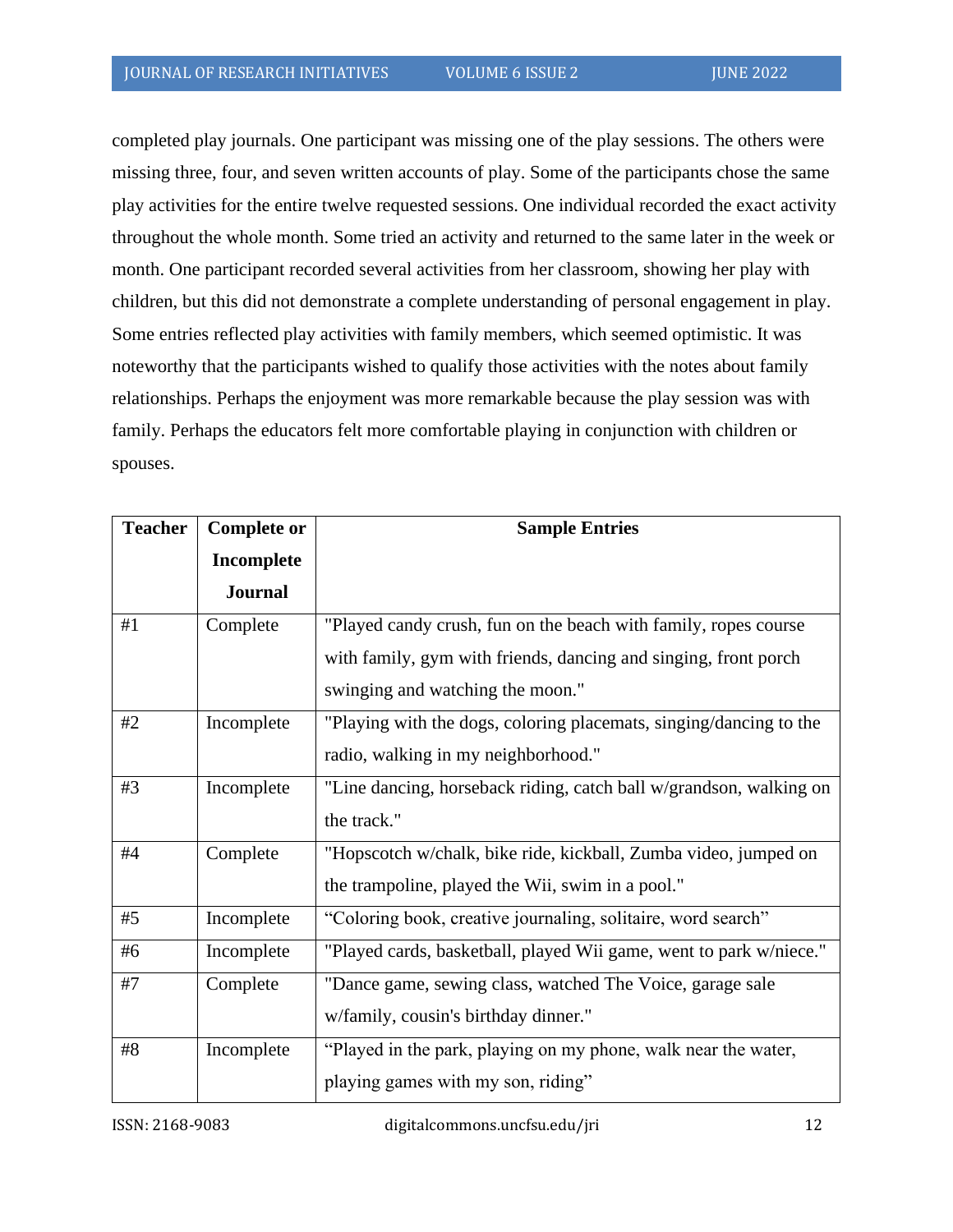| #9  | Complete   | "Hide and seek, danced to music, went on a bear hunt, tossing the   |
|-----|------------|---------------------------------------------------------------------|
|     |            | ball, 'doggy, where is your bone'?"                                 |
| #10 | Complete   | "Gym, walked, walk w/ hubby."                                       |
| #11 | No journal |                                                                     |
| #12 | No journal |                                                                     |
| #13 | Complete   | "Basketball- 21, freeze tag, spades, biking, horseshoe, volleyball" |
| #14 | Complete   | "Basketball, swimming, danced, skating, rode the motorcycle,        |
|     |            | board games, shopping."                                             |
| #15 | Complete   | "Went swimming, went on a walk, watched a soccer game, played       |
|     |            | on a swing set with daughter, played board game w/husband."         |

Additional data were retrieved from comments made in small-group follow-up discussions and written comments on the play journals. Those who responded in verbal or written comments indicated that the project was "fun." The specific comments made were:

- "Fun taking pictures"
- "Laughing and talking."
- "Fun working and laughing together."
- "Fun trying new things"
- "Focused play led to family fun."
- "Very fun"
- "Loving on my neighbors' dogs and seeing friends slows me down, but it's fun!"
- "Fun!" (This simple response is given six times)."

Other responses included the following evidence of enjoyment:

- "A lot of laughing"
- "The kids were excited."
- "Starting to enjoy this"
- "Relaxing"
- "Enjoyed the play."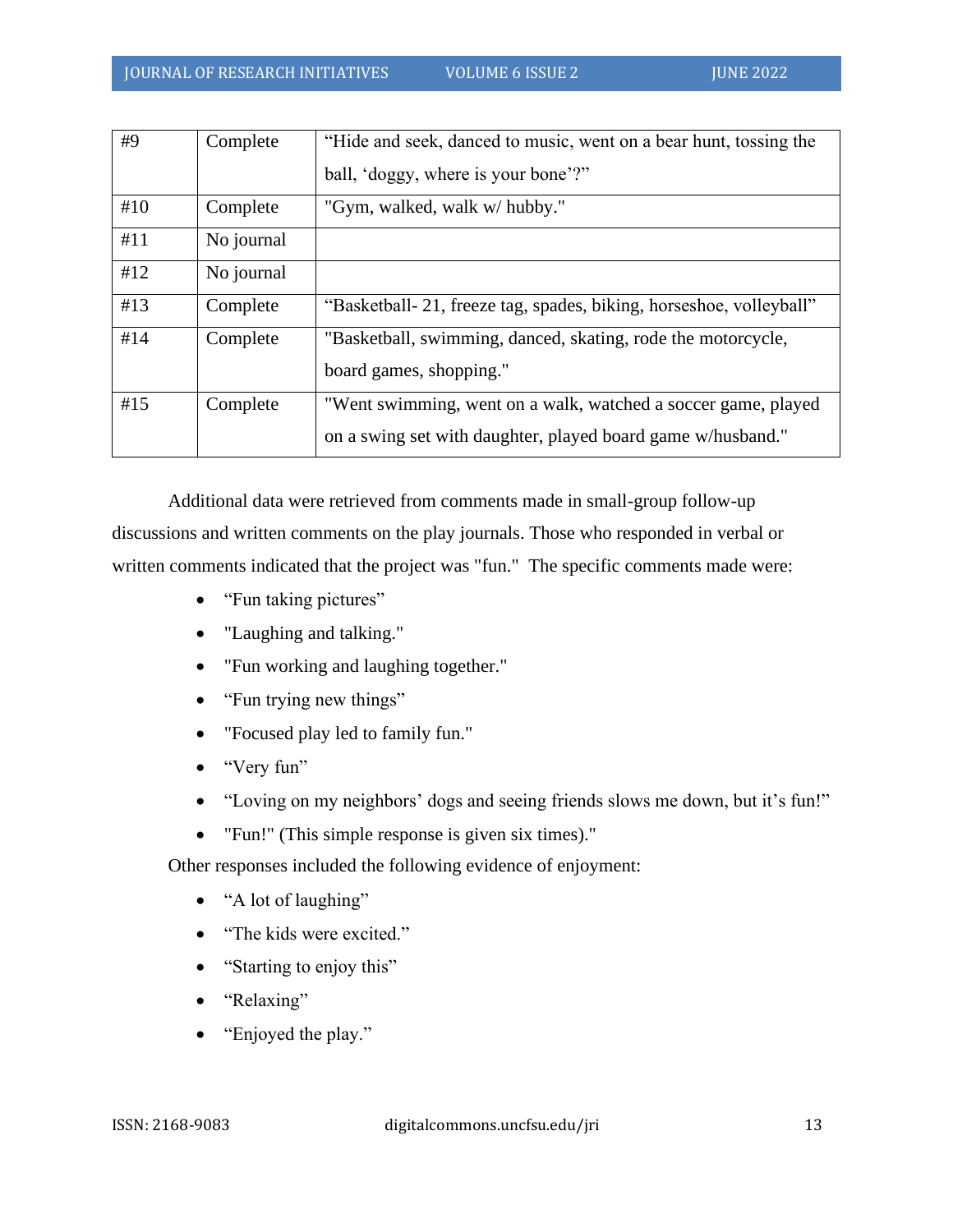There were only positive comments reported regarding the experience. This could have been because the respondents did not wish to comment on negative experiences or perceptions. Additionally, participants reported feeling less stressed, learning new things, and thinking that the project was helpful. One early educator stated that play had "cleared my mind" and "focused my mind." Another said, "As I have been more intentional, things do not seem to be spinning out of control." In an interview with the program director, she reported noticing a difference in the attitudes of her staff members. She recounted an incident with a teacher whose floors had been waxed, but the workers had not returned the furniture properly. Based on typical interactions with the teacher, as the director approached the classroom, she was anticipating having to resolve the teacher's frustration about the furniture. Instead, she met a smiling teacher who was excited about how pretty the floors were. When asked about the furniture being out of place, the teacher responded, "They got it mostly back in place." The director said she believed this was an effect of reduced stress and attributed it to engaging in play activities. One teacher said that she did not feel that the play experiences had any long-term effects, but she enjoyed them for the few minutes she spent each time.

#### **Assumptions, limitations, and delimitations**

An assumption that is made through this project connects what is known about the benefits of exercise on one's emotional well-being and extends it to activities of play, though not all playful undertakings offer physical activity, or a significant amount of movement to warrant the comparison between the two. Additionally, while the experimental group received specific encouragement in play, it is possible that the members of the control group also engaged in playful behavior, thus this study assumes that intentionality with play will potentially result in mitigation of stress effects. These assumptions might also serve as limitations. Other limitations of this study include the relatively small number of individuals participating, though, in both centers, the percentage of participation was roughly 50%. Additional limitations are that selfreporting of stress using only one measure does not result in the highest level of reliability and the conclusion that some participants were not completely clear on the parameters or nature of personal play. More preparation and training must be considered for subsequent research in this area. The final limitation is that administrators were included with the teachers due to their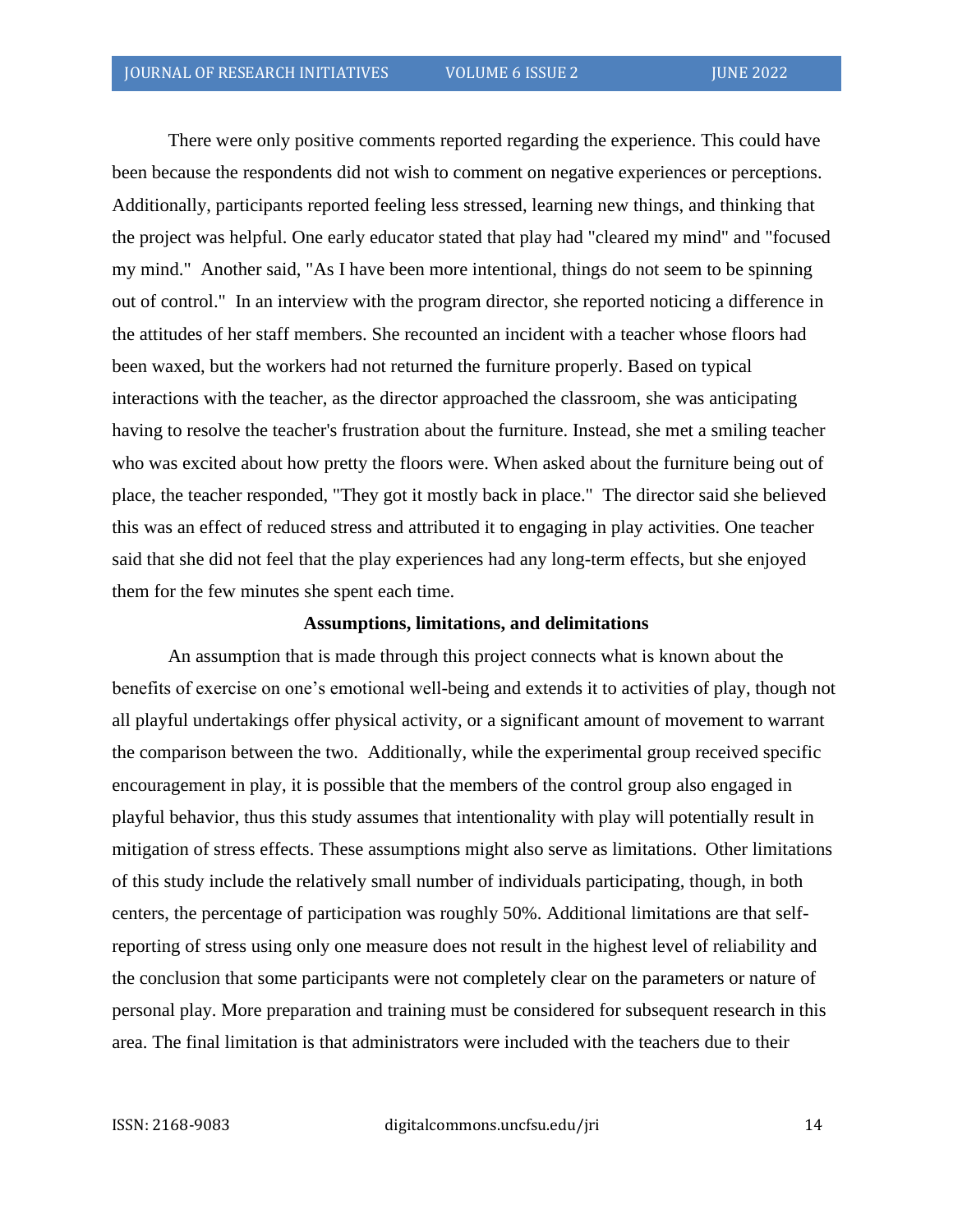interactions with children and parents. While not necessarily a negative aspect of the project, this factor must be considered in future project planning and specified more fully.

#### **Conclusions and recommendations**

The findings of this self-study action research project are thought-provoking and warrant additional, broader study. Though the project was brief and comprised of small populations, the reduction of perceived stress, the percentage of the reduction, and the feedback from participants in the test group suggest that engagement in personal play affects early educators' perceived stress. This reduction was relatively small in raw scores, mainly lower than anticipated beginning scores. However, these findings should be considered a foundation to further the study with populations at greater risk for stress, perhaps over longer.

Identifying any potential practice for reducing the stress of early educators is vital to this field of study. For example, suppose early educators who play do, in fact, experience lower perceived or actual stress levels. In that case, the prospects for research on the impact this has on the participant could identify improved wellness, longevity in the field, reduced burnout and termination, and a positive outlook.

Regarding the impact of this or related research on specific instructional growth, it is vital to consider the possibility that happier; healthier teachers are more effective and responsive. If research determines that engagement in personal play will reduce perceived stress, this should point us to improved instructional practices. This is based on the supposition that happy early educators are more energetic, patient, creative, engaged, and committed. It will be interesting to continue asking questions to learn if this is accurate. The potential impact on the field if early educators engage in activities that will reduce stress is improved outcomes for children. With a strong attachment to and consistency of caregiver or teacher being strong indicators of student success, the field of early childhood could benefit significantly from practices that reduce stress within the profession. This study probes a small aspect of what can be a world of new research into teacher wellness within early childhood years.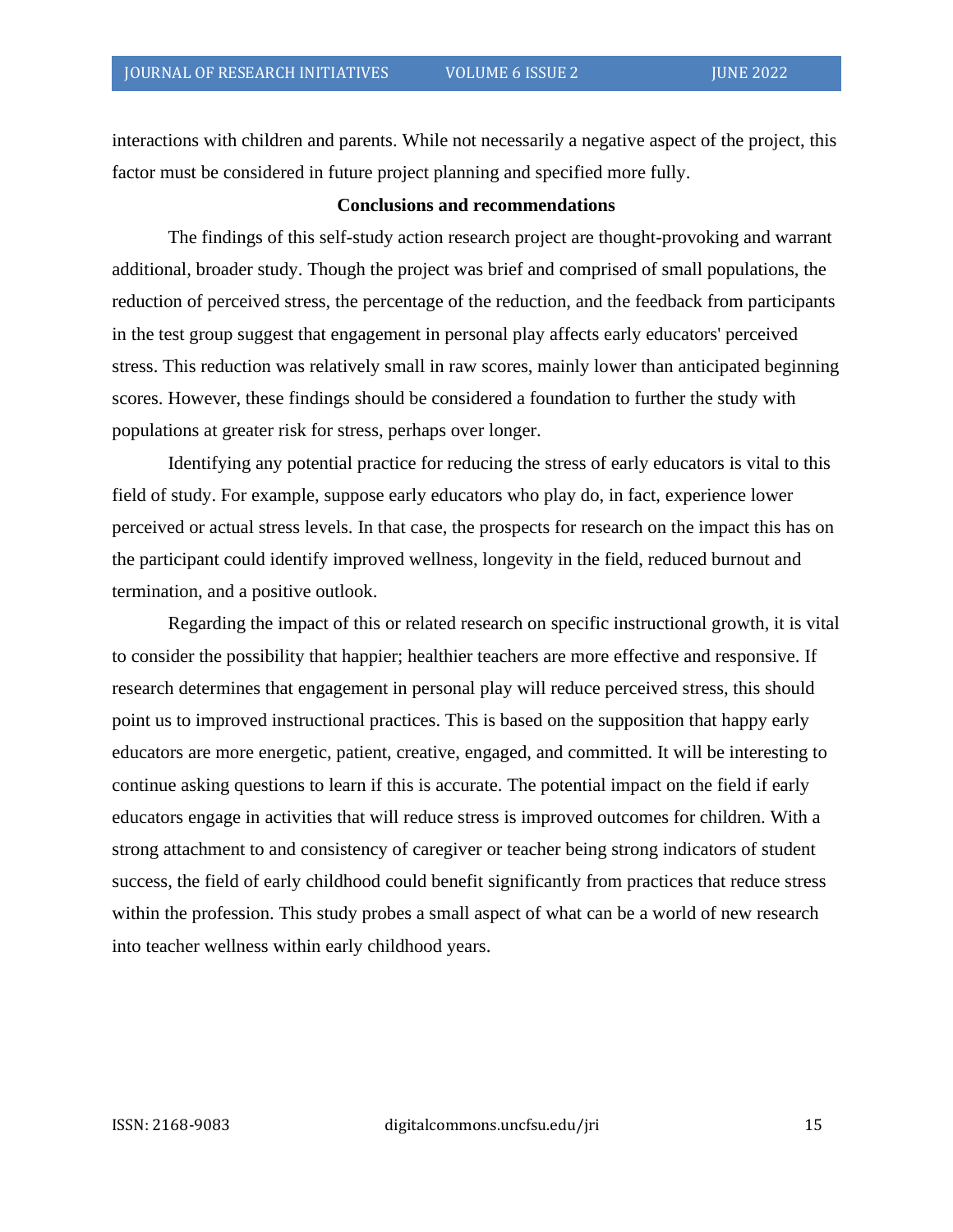#### References

- Auerbach, S. (2012, December 21). Rx for adult learning [Blog post]. Retrieved from www.huffingtonpost.com
- Bedard, J. (2014, July 7). It may just be time to unlock your inner kid! [Blog post]. Retrieved from www.huffingtonpost.com
- Benson, J. B., & Haith, M. M. (Eds.). (2009). Parenting styles and their effects. *Social and emotional development in infancy and early childhood* (pp. 280-292). Retrieved from https://books.google.com/books/about/Social\_and\_Emotional\_Development\_in\_Infa.htm l
- Brown, S. (May 2008). *Stuart Brown: Play is more than just fun* [Video file]. Retrieved from www.ted.com
- Conser, E. (2008) *Perceived Stress Scale - 10 Item* [Database record]. http://www.macses.ucsf.edu/research/psychosocial/pss10.php
- Corr, L., Davis, E., Cook, K., Waters, E., & LaMontagne, A. D. (2014, November 25). Fair relationships and policies to support family daycare educators' mental health: A qualitative study. *BMC Public Health*, *14*(1214). http://dx.doi.org/10.1186/1471-2458- 14-1214
- Csaszar, I. E., & Buchanan, T. (2015). Meditation and teacher stress. *Dimensions of Early Childhood*, *43*(1), 4-7. Retrieved from http://eds.b.ebscohost.com/
- Decker, C. A., & Decker, J. R. (2001). *Planning and administering early childhood programs* (7th ed.). Upper Saddle River, NJ: Prentice-Hall.
- Gordon, G. (2014, Winter). Well played the origins and future of playfulness. *American Journal of Play*, *6*(2), 234-266. Retrieved from www.lib.wmcarey.edu
- Hall-Kenyon, K. M., Bullough, R. V., MacKay, K. L., & Marshall, E. E. (2014). Preschool teacher well-being: A review of the literature. *Early Childhood Education Journal*, *42*, 153-162. http://dx.doi.org/DOI 10.1007/s10643-013-0595-4
- Henricks, T. (2008, Fall). The nature of play: An overview. *American Journal of Play*, *1*(2), 157- 180. Retrieved from http://www.journalofplay.org
- Kadlec, A. (2009, Winter). Play and public life. *National Civic Review*, 3-11. http://dx.doi.org/10.1002/ncr.270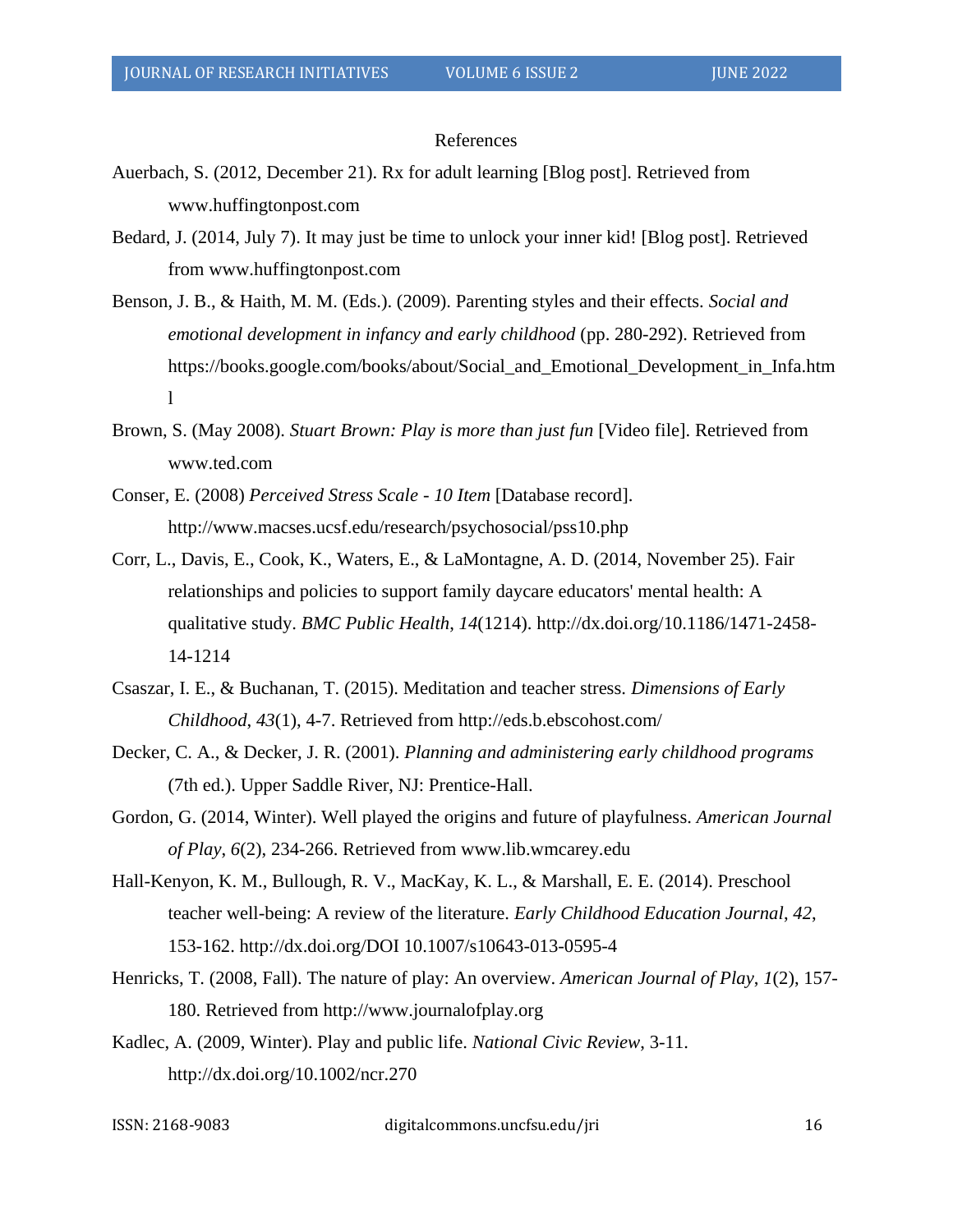- Keller, J. (2015, April 9, 2015). The psychological case for adult play time. *Pacific Standard*. Retrieved from https://psmag.com
- Kivak, R. (2017). Transactional model of stress and coping. In *Salem Press Encyclopedia*. Retrieved from http://eds.b.ebscohost.com/eds
- Lazarus, R. S., & Folkman, S. (1987, September 1). Transactional theory and research on emotions and coping. *European Journal of Personality*, 141-169. Retrieved from http://eds.a.ebscohost.com
- Magnuson, C. D., & Barnett, L. A. (2013). The playful advantage: How playfulness enhances coping with stress. *Leisure Sciences*, *35*, 129-144. http://dx.doi.org/10.1080/01490400.2013.761905
- Play Wales. (2014). *What is play and why is it important?* Retrieved from www.playwales.org.uk
- Pellegrini, A. D. (2014). Play, playfulness, creativity and innovation. *International Journal of Play*, *3*(1), 92-94. http://dx.doi.org/10.1080/21594937.2013.852054
- Saracho, O. N., & Spodek, B. (1995, September 1). Children's play and early childhood education: Insights from history and theory. *Journal of Education*, *177*(3), 129-148. Retrieved from http://eds.b.ebscohost.com
- Scott, A. (2012, September 2). *Lazarus and Folkman's Transactional model of stress and coping* [Video file]. Retrieved from https://www.slideshare.net/Psyccounting/lazarus-andfolkman-transactional-model
- Thiel, A., Thedinga, H. K., Thomas, S. L., Barkoff, H., Giel, K. E., Schweizer, O., ... Zipfel, S. (2016). Have adults lost their sense of play? An observational study of the social dynamics of physical (in)activity in German and Hawaiian leisure settings. *BMC Public Health*, *16*(689). http://dx.doi.org/10.1186/s12889-016-3392-3
- Verenikina, I., Harris, P., & Lysaght, P. (2003). *Child's play: Computer games, theories of play and children's development*. Retrieved from http://crpit.com/confpapers/CRPITV34Verenikina.pdf:
- Wagner, S. L., Forrer, B., Cepeda, I. L., Goelman, H., Maggia, S., D'Anguilli, A., ... Grunau, R. E. (2013). Perceived Stress and Canadian Early Childcare Educators. *Child Youth Care Forum*, *42*, 53-70. http://dx.doi.org/10.1007/s10566-012-9187-5